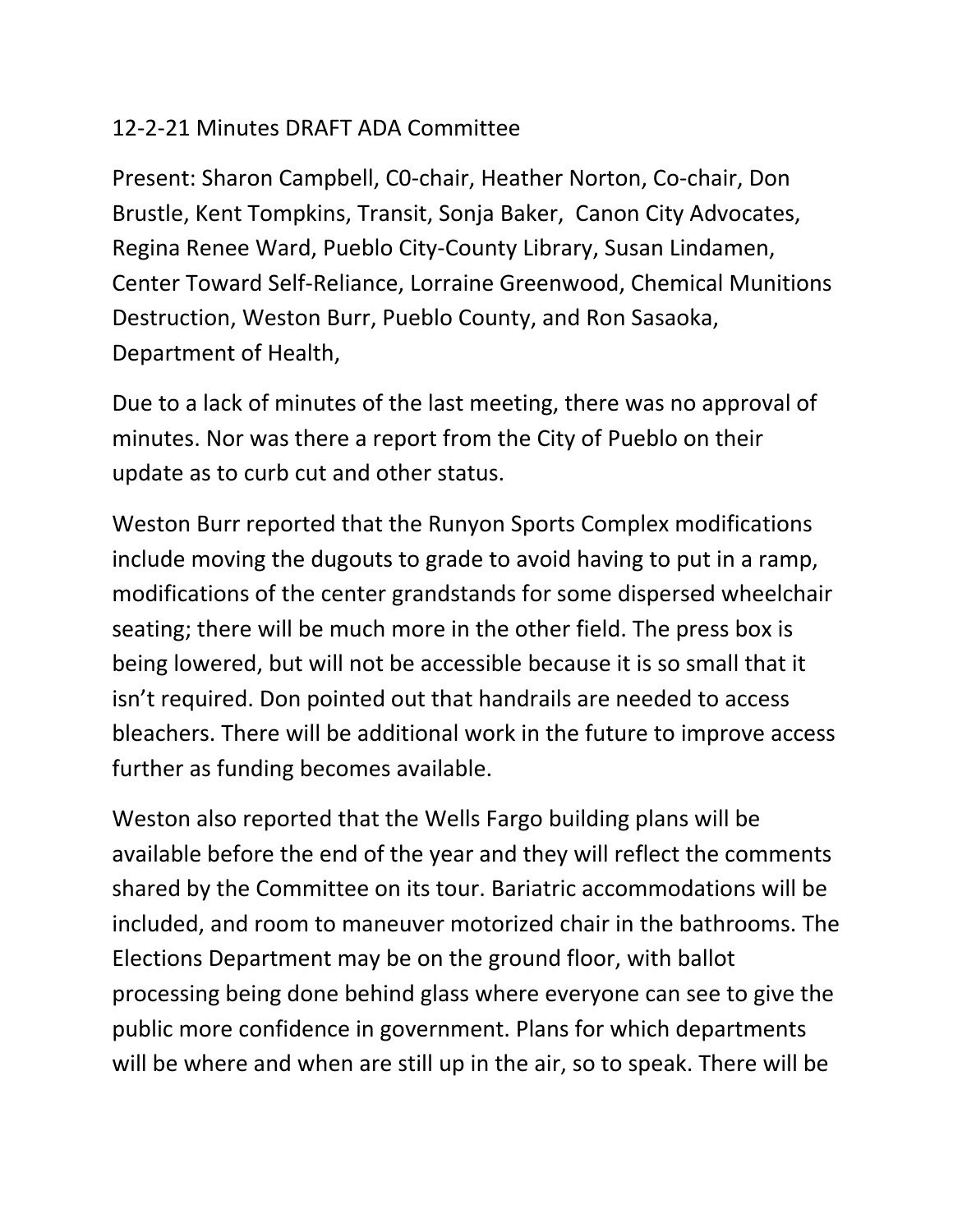meeting rooms that can be rented out. Full occupancy is not anticipated until 2024 or 2025.

Don suggested that when the initial phases are complete that the County publicize an open house.

Kent Tompkins reported that the new Transit building on Hudson and  $18<sup>th</sup>$  will be a long-term goal. Another long-term goal is establishing sub stations on both the North and South sides, starting with using some space from CDOT's acquisition of the North Side K-Mart. A bathroom in that building is a priority that the City may have to agree to maintain. The location of the South Side substation is not yet selected, although Sharon pointed out that there is a perfectly good former K-Mart there, too. Another long-term goal is a bus route to the Industrial/Airport area. That will have to wait until there is a South Side substation.

Two new hybrid buses that eventually can be operated on an allelectric basis will be purchased this year. In the short term, due to low staffing issues, they may have to temporarily cut back services for 3-4 months. They will not be cutting the mall route, as it is the busiest this time of the year. However, the Highland Part, Berkeley, etc. rout would not have the trailing buses, so there would be a one-hour wait between buses.

Strategies to increase staffing that are being looked at include negotiating higher ages and bonus with the Union. Also training employees who wish to get their CDL so they can drive the buses.

Don suggested that some signage telling people waiting at the bus stops when the next bus would come would be good. There are brochures with that information in the front of each bus.